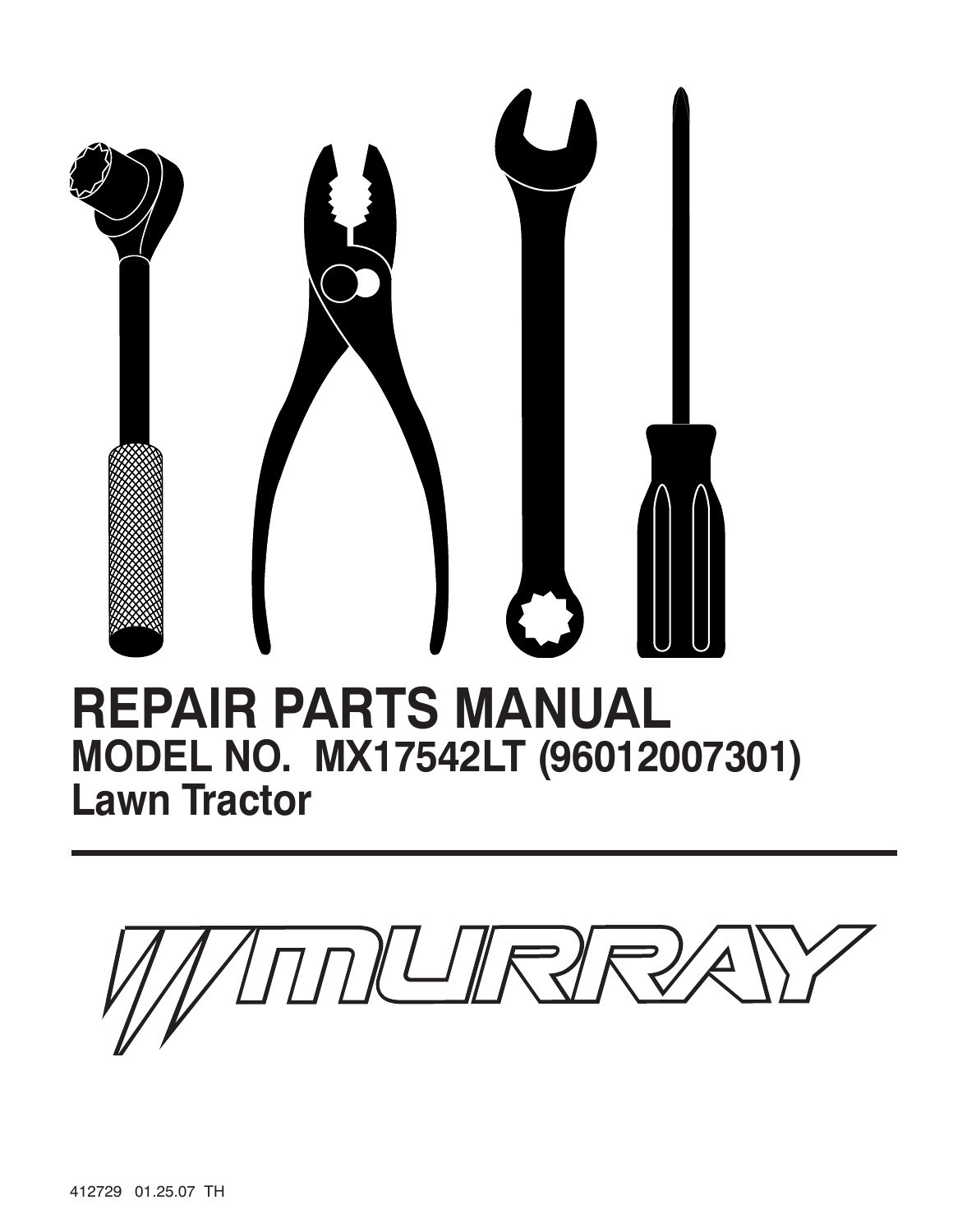#### **TRACTOR - MODEL NUMBER MX17542LT (96012007301), PRODUCT NO. 960 12 00-73 SCHEMATIC**

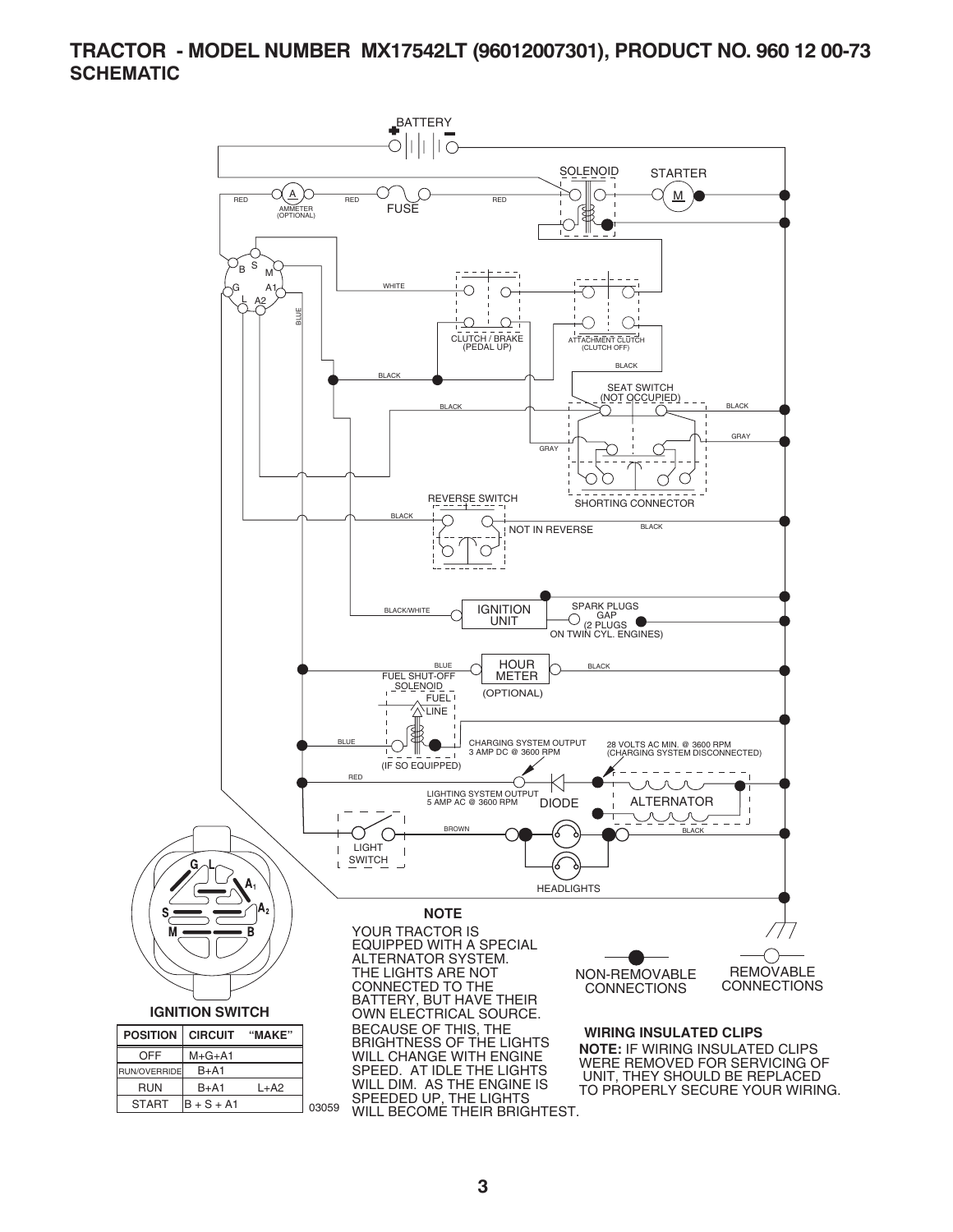**TRACTOR - MODEL NUMBER MX17542LT (96012007301), PRODUCT NO. 960 12 00-73 ELECTRICAL**

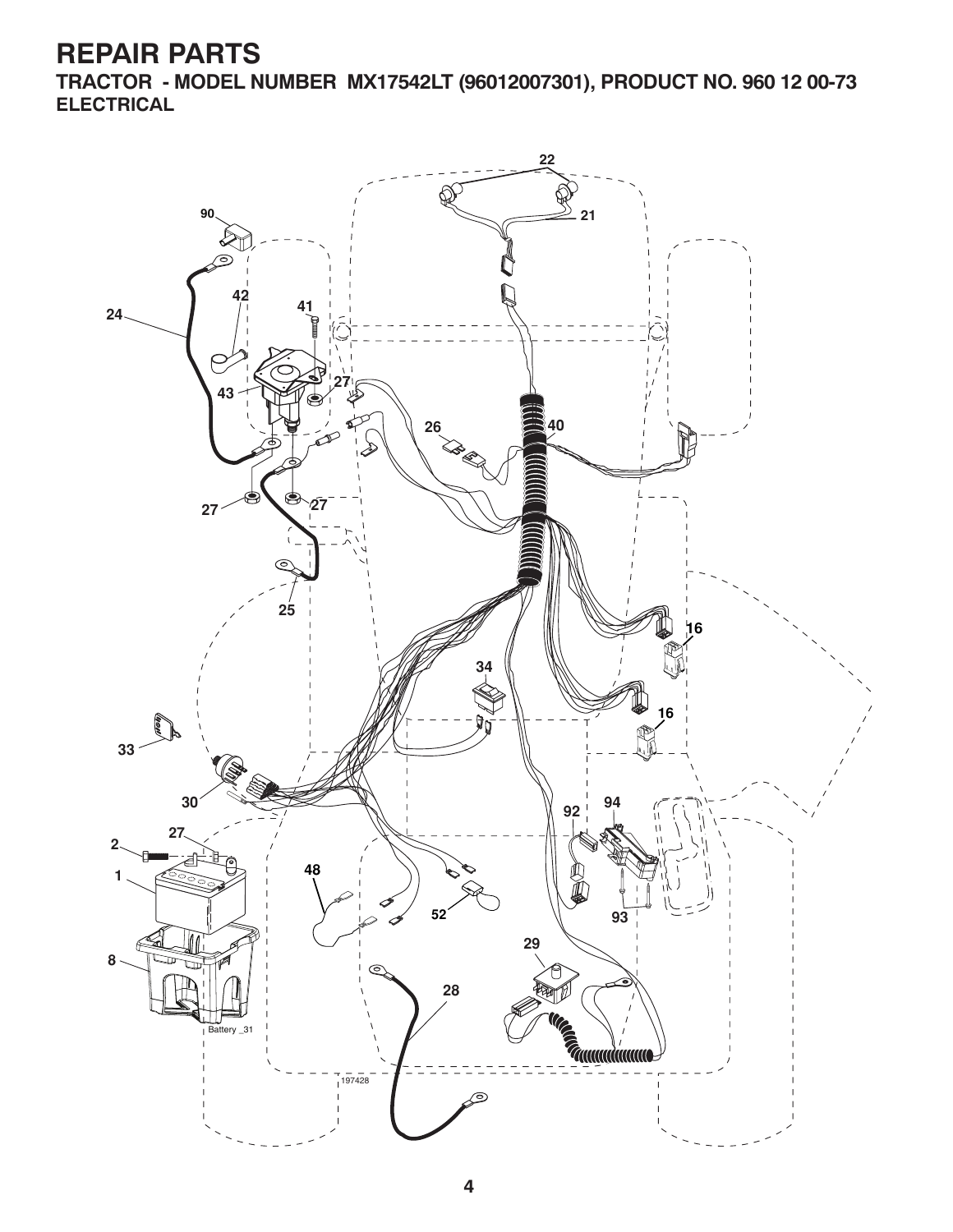**TRACTOR - MODEL NUMBER MX17542LT (96012007301), PRODUCT NO. 960 12 00-73 ELECTRICAL**

| KEY<br>NO.               | <b>PART</b><br>NO.           | <b>DESCRIPTION</b>                                            |
|--------------------------|------------------------------|---------------------------------------------------------------|
| 1<br>$\overline{2}$<br>8 | 163465<br>74760412<br>176689 | Battery<br>Bolt Hex Hd 1/4-20 unc x 3/4<br><b>Box Battery</b> |
| 16                       | 176138                       | Switch Interlock                                              |
| 21                       | 175688                       | Harness Asm Light W/4152j                                     |
| 22                       | 4152J<br>24 4799J            | Bulb Light #1156<br>Cable Battery 6 Ga. 11"red                |
|                          | 25 146147                    | <b>Cable Battery</b>                                          |
| 26 —                     | 175158                       | Fuse 20 AMP                                                   |
|                          | 27 73510400                  | Nut Keps Hex 1/4-20 unc                                       |
| 28                       | 4207J                        | Cable Ground 6 Ga. 12" Black                                  |
| 29                       | 192749                       | <b>Switch Seat</b>                                            |
|                          | 30 193350                    | Switch Ign                                                    |
| 33                       | 140401                       | Key Ign                                                       |
| 34                       | 110712X                      | Switch Light/Reset                                            |
|                          | 40 197428                    | Harness Ign                                                   |
| 41                       | 71110408                     | Bolt Blk Fin Hex 1/4-20                                       |
| 42                       | 131563                       | <b>Cover Terminal Red</b>                                     |
|                          | 43 192507                    | Solenoid                                                      |
| 48                       | 140844                       | Adapter Ammeter                                               |
|                          | 52 141940                    | <b>Protection Wire Loop</b>                                   |
|                          | 90 180449                    | <b>Cover Terminal Battery</b>                                 |
| 92                       | 196615                       | Harness Pigtail                                               |
| 93                       | 192540                       | Screw Plastite 10-14 x 2.0                                    |
| 94                       | 191834                       | Module Reverse ROS                                            |

**NOTE:** All component dimensions given in U. S. inches  $1$  inch = 25.4 mm.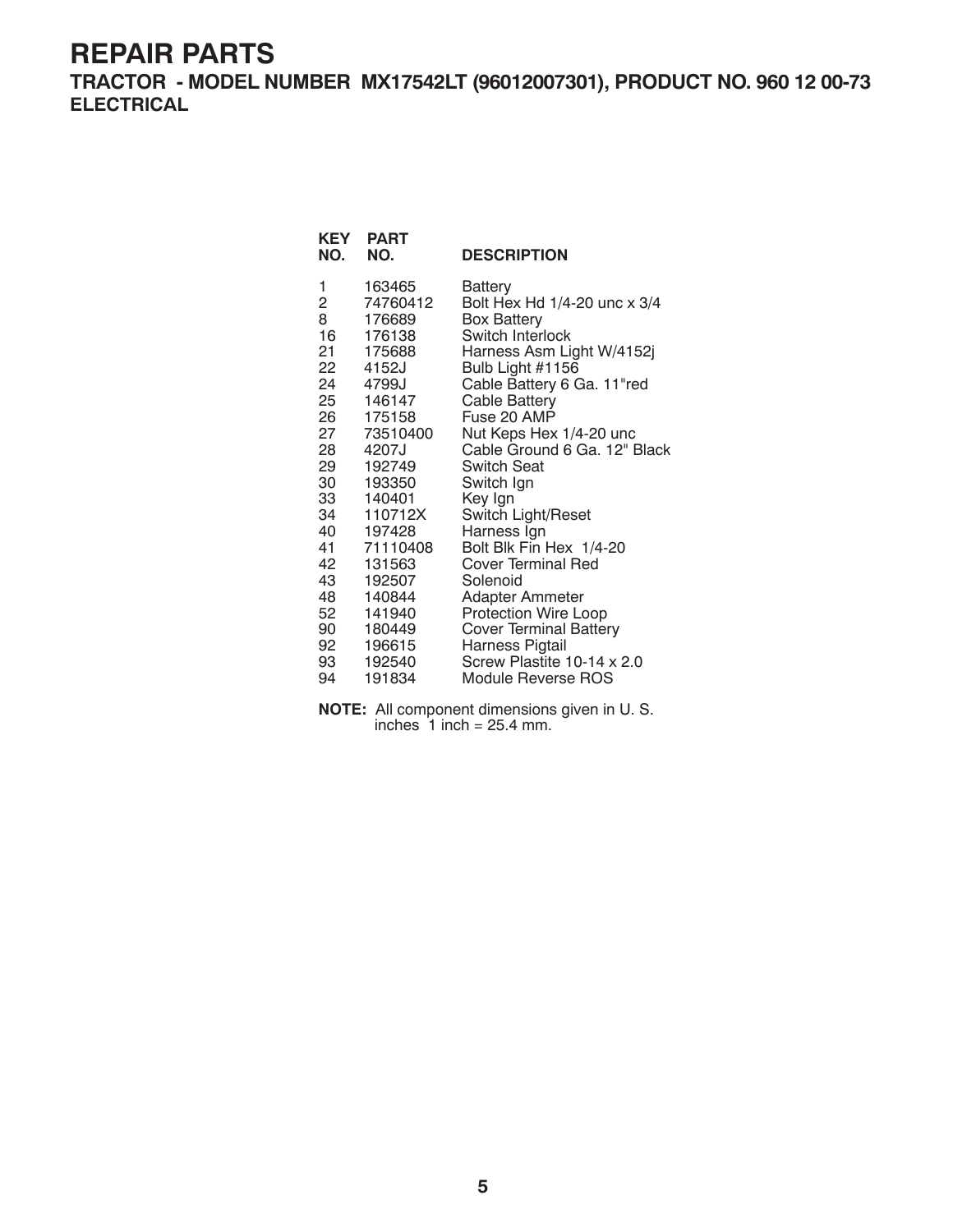**TRACTOR - MODEL NUMBER MX17542LT (96012007301), PRODUCT NO. 960 12 00-73 CHASSIS**

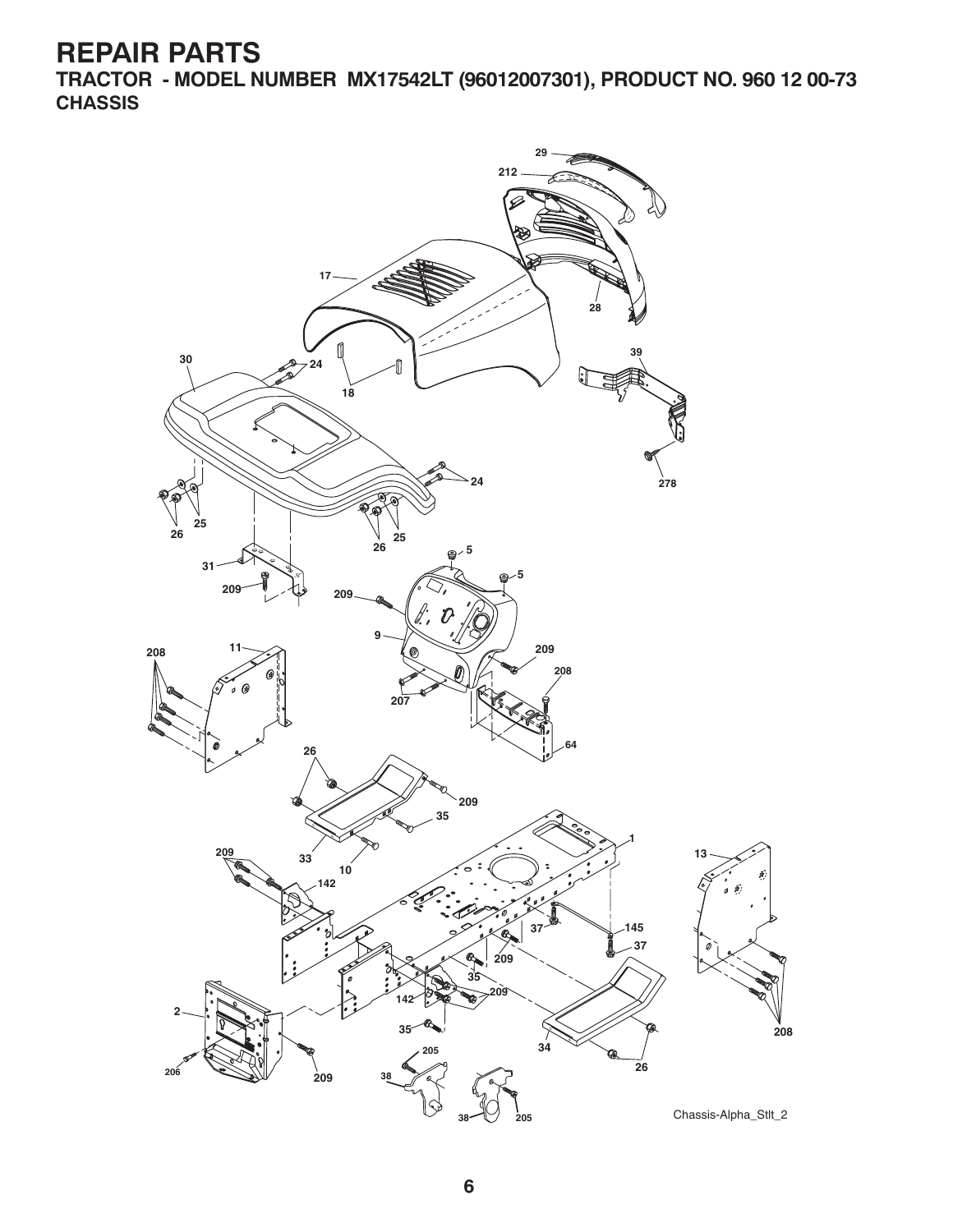**TRACTOR - MODEL NUMBER MX17542LT (96012007301), PRODUCT NO. 960 12 00-73 CHASSIS**

| KEY<br>NO.                                                                                                                                                                          | <b>PART</b><br>NO.                                                                                                                                                                                                                                                                                           | <b>DESCRIPTION</b>                                                                                                                                                                                                                                                                                                                                                                                                                                                                                                                                                                                                                                                                                                                                                                                      |
|-------------------------------------------------------------------------------------------------------------------------------------------------------------------------------------|--------------------------------------------------------------------------------------------------------------------------------------------------------------------------------------------------------------------------------------------------------------------------------------------------------------|---------------------------------------------------------------------------------------------------------------------------------------------------------------------------------------------------------------------------------------------------------------------------------------------------------------------------------------------------------------------------------------------------------------------------------------------------------------------------------------------------------------------------------------------------------------------------------------------------------------------------------------------------------------------------------------------------------------------------------------------------------------------------------------------------------|
| 1<br>2<br>5<br>9<br>10<br>11<br>13<br>17<br>18<br>24<br>25<br>26<br>28<br>29<br>30<br>31<br>33<br>34<br>35<br>37<br>38<br>39<br>64<br>142<br>145<br>205<br>206<br>207<br>208<br>209 | 174619<br>176554<br>155272<br>193510X010<br>72140608<br>174996<br>187559X558 Hood<br>184921<br>74780616<br>19131312<br>73800600<br>187598<br>192526X428 Fender<br>136619<br>72110606<br>17490508<br>175710<br>187568<br>154798<br>175702<br>156524<br>17490608<br>170165<br>17670508<br>17670608<br>17000612 | Chassis<br>Drawbar, Stretch<br>Bumper, Hood/Dash<br>Dash<br>Bolt, Carriage 3/8-16 x 1<br>Panel Dash LH<br>172105X010 Panel Slkscr Dash RH<br><b>Bumper Hood</b><br>Bolt Fin Hex 3/8-16 unc x 1 Gr. 5<br>Washer 13/32 x 13/16 x 12 Ga.<br>Nut Lock Hex w/Ins 3/8-16 unc<br>Grille/Lens Asm. (Include Key Nos. 29 and 212)<br>187567X599 Lens Grille Bar<br>Bracket Fender Repl 109873X<br>179716X558 Footrest Pnt LH<br>179717X558 Footrest Pnt RH<br>Bolt Rdhd Sht Sqnk 3/8-16 x 3/4<br>Screw Thdrol 5/16-18 x 1/2 TYT<br><b>Bracket Asm. Pivot Mower</b><br><b>Bracket Pivot</b><br>Dash Lower<br><b>Plate Reinforcement</b><br>Rod Pivot Chassis/Hood<br>Screw Thdrol $3/8-16 \times 1/2$<br>Bolt Shoulder 5/16-18<br>Screw 5/16-18 x 1/2<br>Screw Thdrol 3/8-16 x 1/2<br>Screw Hex Wsh Thdrol 3/8-16 |
| 212<br>278<br>---<br>- -                                                                                                                                                            | 187569<br>191611<br>5479J<br>187801                                                                                                                                                                                                                                                                          | Insert Lens Reflect<br>Screw 10 x 3/4 Single Lead Hex<br>Plug Button Blk 359 Dia Choke<br>Plug Dome Plastic                                                                                                                                                                                                                                                                                                                                                                                                                                                                                                                                                                                                                                                                                             |
|                                                                                                                                                                                     |                                                                                                                                                                                                                                                                                                              |                                                                                                                                                                                                                                                                                                                                                                                                                                                                                                                                                                                                                                                                                                                                                                                                         |

| <b>NOTE:</b> All component dimensions given in U.S. inches |
|------------------------------------------------------------|
| 1 inch = $25.4$ mm.                                        |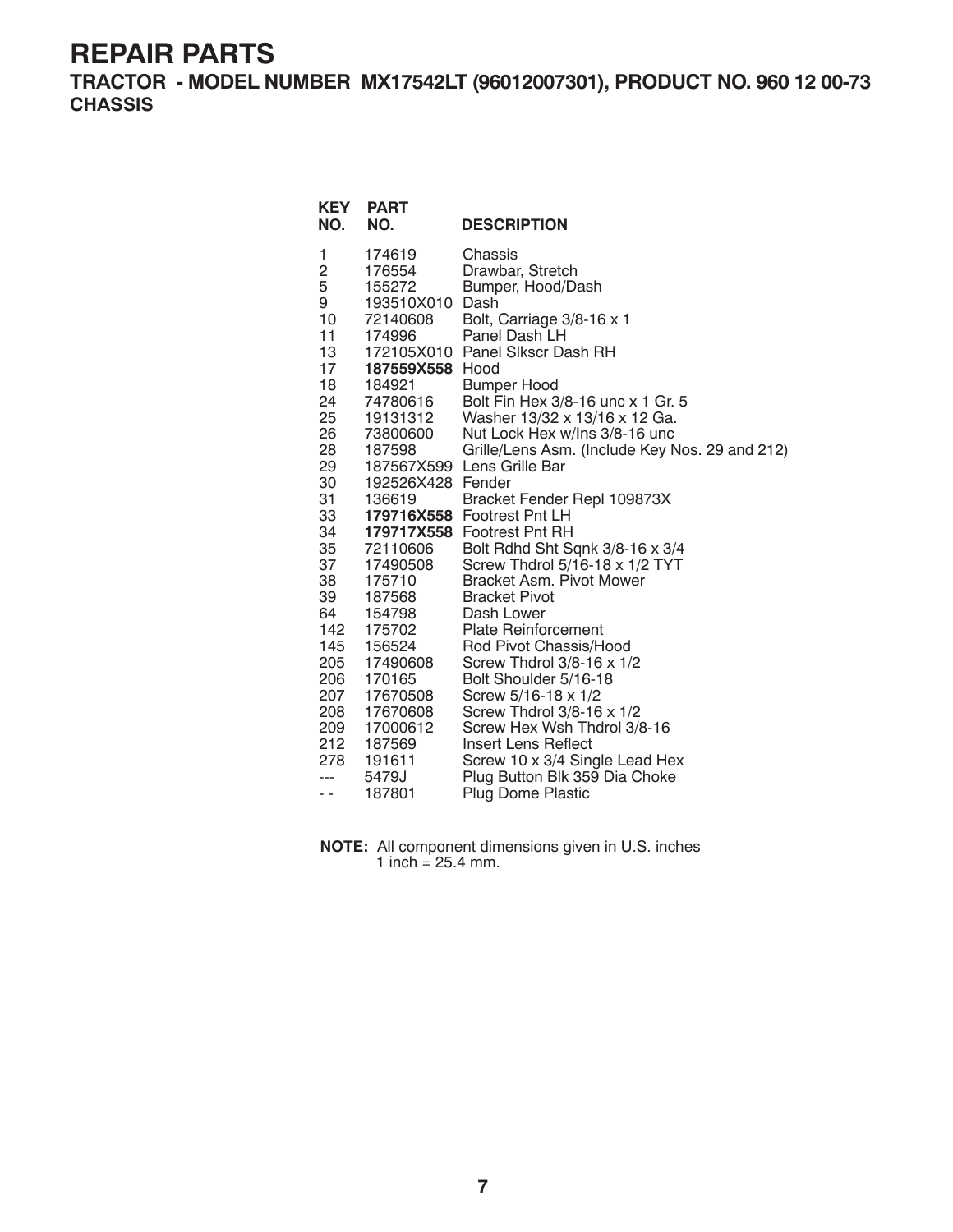**TRACTOR - MODEL NUMBER MX17542LT (96012007301), PRODUCT NO. 960 12 00-73 DRIVE**

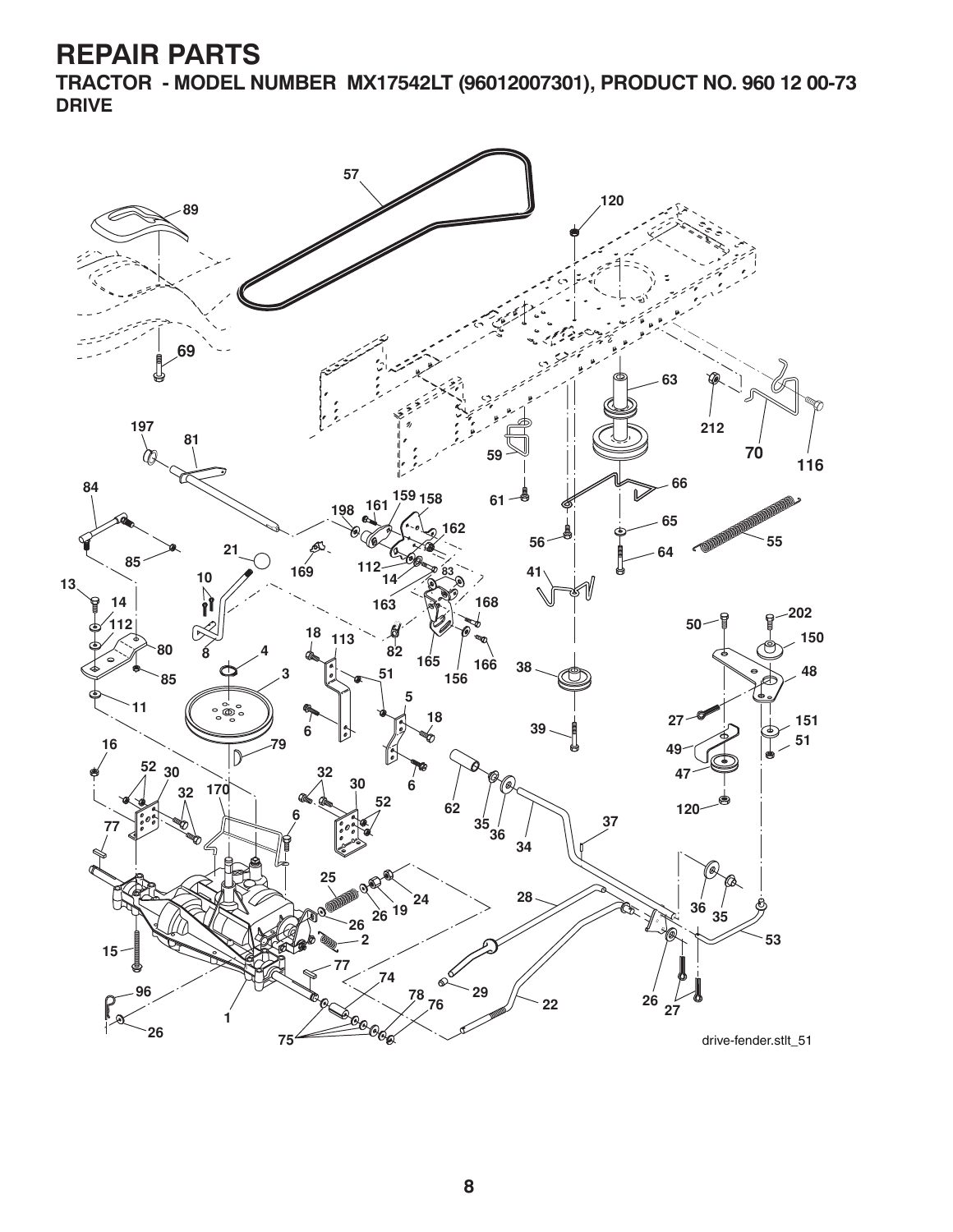#### **TRACTOR - MODEL NUMBER MX17542LT (96012007301), PRODUCT NO. 960 12 00-73 DRIVE**

| KEY<br>NO.           | PART<br>NO.                             | <b>DESCRIPTION</b>                                                                                              |
|----------------------|-----------------------------------------|-----------------------------------------------------------------------------------------------------------------|
| 1                    |                                         | Transaxle <b>Peerless Model 206-</b><br>545C                                                                    |
| 2                    | 146682                                  | <b>Spring Return Brake</b>                                                                                      |
| 3                    | 123666X                                 | <b>Pulley Transaxle 18"tires</b>                                                                                |
| 4                    | 12000028                                | Ring Retainer # 5100-62                                                                                         |
| 5                    | 121520X                                 | Strap Torque 30 Degrees RH                                                                                      |
| 6                    | 17060512                                | Screw 5/16-18 x 3/4                                                                                             |
| 8                    | 192706                                  | Rod Shifter Blk                                                                                                 |
| 10                   | 76020416                                | Pin Cotter 1/8 x 1 Cad                                                                                          |
| 11                   | 105701X                                 | Washer Plate Shf 388 Sq Hole                                                                                    |
| 13                   | 74550412                                | Bolt 1/4-28 unf Gr. 8 w/Patch                                                                                   |
| 14                   | 10040400                                | Washer Lock Hvy Helical 1/4                                                                                     |
| 15                   | 74490544                                | Bolt Hex Fighd 5/16-18 Gr. 5                                                                                    |
| 16                   | 73800500                                | Nut 5/16-18                                                                                                     |
| 18                   | 74780616                                | Bolt Fin Hex 3/8-16 unc x 1 Gr. 5                                                                               |
| 19                   | 73800600                                | Nut lock Hex w/Ins 3/8-16 Unc                                                                                   |
| 21                   | 106933X                                 | Knob                                                                                                            |
| 22<br>24<br>25<br>26 | 130804<br>73350600<br>106888X           | Rod Brake LT<br>Nut Hex Jam 3/8-16 unc<br>Spring Rod Brake 2 00 Zinc                                            |
| 27<br>28<br>29       | 19131316<br>76020412<br>175765<br>71673 | Washer 13/32 x 13/16 x 16 Ga.<br>Pin Cotter 1/8 x 3/4 Cad<br>Rod Brake Parking LT/YT<br>Cap Brake Parking Black |
| 30                   | 174973                                  | Bracket Transmission                                                                                            |
| 32                   | 74760512                                | Bolt Fin Hex 5/16-18 x 3/4                                                                                      |
| 34                   | 175578                                  | Shaft Asm Pedal Foot Nibbed                                                                                     |
| 35                   | 120183X                                 | Bearing Nylon Blk 629 Id                                                                                        |
| 36                   | 19211616                                | Washer 21/32 x 1 x 16 Ga.                                                                                       |
| 37                   | 1572H                                   | Pin Roll 3/16 x 1"                                                                                              |
| 38                   | 179114                                  | <b>Pulley Composite Flat</b>                                                                                    |
| 39                   | 72110622                                | Bolt 3/8-16 x 2-3/4                                                                                             |
| 41                   | 175556                                  | Keeper Belt Idler                                                                                               |
| 47                   | 127783                                  | Pulley Idler V Groove Plastic                                                                                   |
| 48                   | 154407                                  | Bellcrank Clutch Grnd Drv STL                                                                                   |
| 49                   | 123205X                                 | <b>Retainer Belt Style Spring</b>                                                                               |
| 50                   | 72110612                                | Bolt Carr Sh 3/8-16 x 1-1/2 Gr. 5                                                                               |
| 51                   | 73680600                                | Nut Crownlock 3/8-16 unc                                                                                        |
| 52                   | 73680500                                | Nut Crownlock 5/16-18 unc                                                                                       |
| 53                   | 199652                                  | Link Clutch                                                                                                     |
| 55                   | 105709X                                 | Spring Return Clutch 6 75                                                                                       |
| 56                   | 17060620                                | Screw 3/8-16 x 1-1/4                                                                                            |
| 57                   | 138255                                  | V-Belt Ground Drive 95.25                                                                                       |
| 59                   | 169691                                  | Keeper Belt Chassis Span Ctr                                                                                    |
| 61                   | 17120614                                | Screw 3/8-16 x .875                                                                                             |

| <b>KEY</b> | <b>PART</b> |                                     |
|------------|-------------|-------------------------------------|
| NO.        | NO.         | <b>DESCRIPTION</b>                  |
| 62         | 8883R       | <b>Cover Pedal Blk Round</b>        |
| 63         | 175410      | Engine Pulley LT/YT                 |
| 64         | 173937      | Bolt Hex 7/16-20 x 4 Gr. 5          |
| 65         | 10040700    | Washer Lock Hvy Hlcl Spr 7/16       |
| 66         | 154778      | Keeper Belt Engine                  |
| 69         | 142432      | Screw $1/4 \times 1/2$ unc          |
| 70         | 134683      | <b>Guide Belt Mower Drive RH</b>    |
| 74         | 137057      | Spacer Axle                         |
| 75         | 121749X     | Washer 25/32 x 1 1/4 x 16 Ga.       |
| 76         | 12000001    | E-ring #5133-75                     |
| 77         | 123583X     | Key Square 2 0 x 1845/1865          |
| 78         | 121748X     | Washer 25/32 x 1-5/8 x 16 Ga.       |
| 79         | 2228M       | Key Woodruff                        |
| 80         | 131486      | <b>Arm Shift Transaxle</b>          |
| 81         | 165594      | <b>Shaft Asm Cross Taper</b>        |
| 82         | 165711      | Spring Torsion Shift                |
| 83         | 19171216    | Washer 17/32 x 3/4 x 16 Ga.         |
| 84         | 166228      | Link Transaxle                      |
| 85         | 150360      | Nut Lock Center 1/4-28              |
| 89         | 192053X428  | Console Shift                       |
| 96         | 4497H       | <b>Retainer Spring 1"</b>           |
| 112        | 19091210    | Washer 9/32 x 3/4 x 10 Ga.          |
| 113        | 127285X     | Strap Torque 90 Degrees LH          |
| 116        | 72140608    | Bolt Rdhd Sq Neck 3/8-16 x 1        |
| 120        | 73900600    | Nut Lock Flg 3/8-16                 |
| 150        | 175456      | <b>Spacer Retainer Lt</b>           |
| 151        | 19133210    | Washer 13/32 x 2 x 10 Ga.           |
| 156        | 166002      | Washer Srrrtd 5/16 ID x 1.0 x .125  |
| 158        | 165589      | <b>Bracket Shift Mount</b>          |
| 159        | 183900      | Hub Shift                           |
| 161        | 72140406    | Bolt 1/4-20 x 3/4 Gr. 5             |
| 162        | 73680400    | Nut Crownlock 1/4-20 unc            |
| 163        | 74780416    | Bolt Hex Fin 1/4-20 unc x 1 Gr. 5   |
| 165        | 165623      | <b>Bracket Pivot Lever</b>          |
| 166        | 17490510    | Screw 5/16-18 x 5/8                 |
| 168        | 165492      | <b>Bolt Shoulder 5/16-18 x .561</b> |
| 169        | 165580      | <b>Plate Fastening</b>              |
| 170        | 187414      | Keeper, Belt Transaxle              |
| 197        | 169613      | Nyliner Snap-In 5/8                 |
| 198        | 169593      | <b>Washer Nylon</b>                 |
| 202        | 72110614    | Bolt Carr Sh 3/8-16 x 1-3/4 Gr. 5   |
| 212        | 145212      | Nut Hex Flg Lock                    |

**NOTE:** All component dimensions given in U.S. inches 1 inch =  $25.4 \, \text{mm}$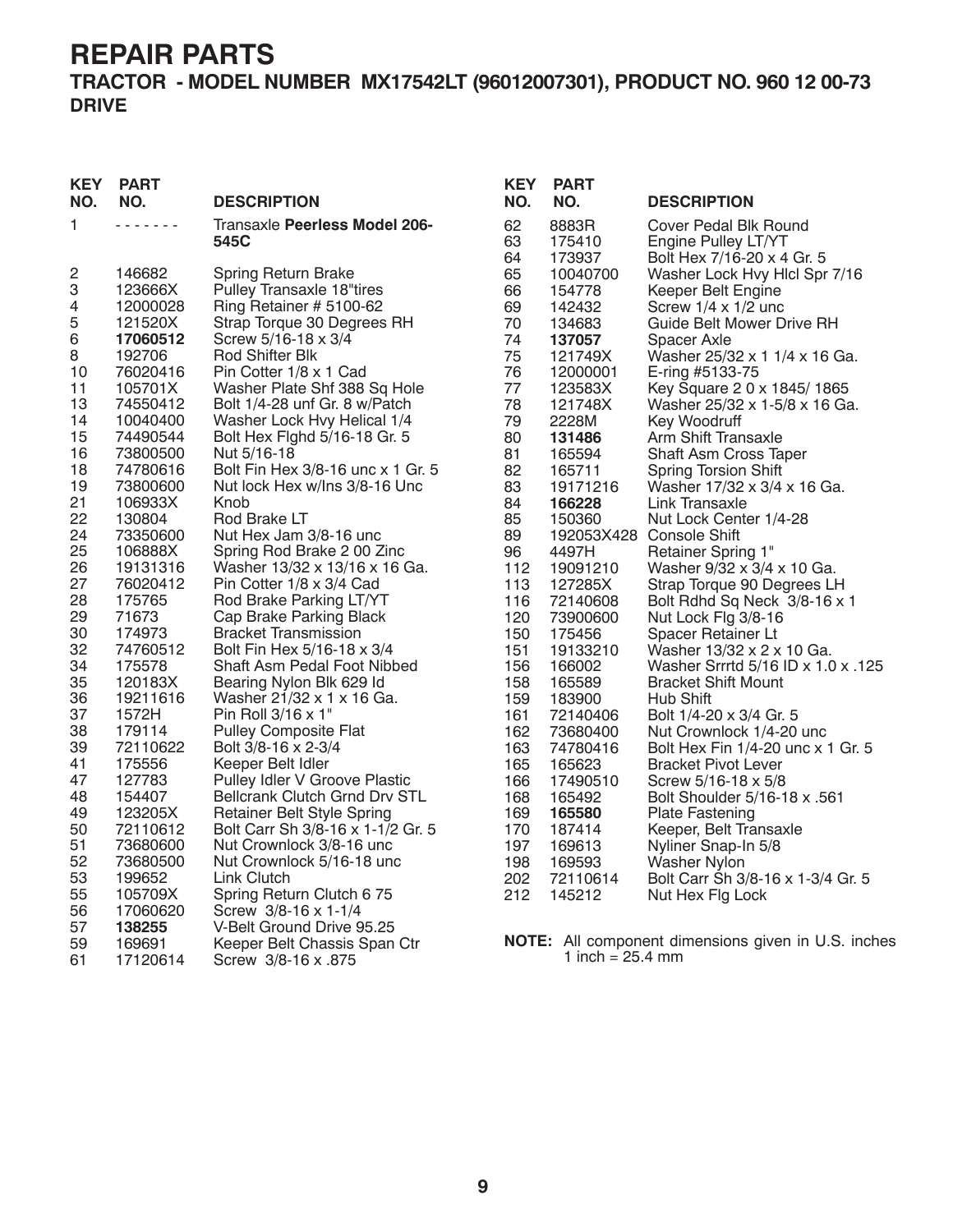**TRACTOR - MODEL NUMBER MX17542LT (96012007301), PRODUCT NO. 960 12 00-73 STEERING**

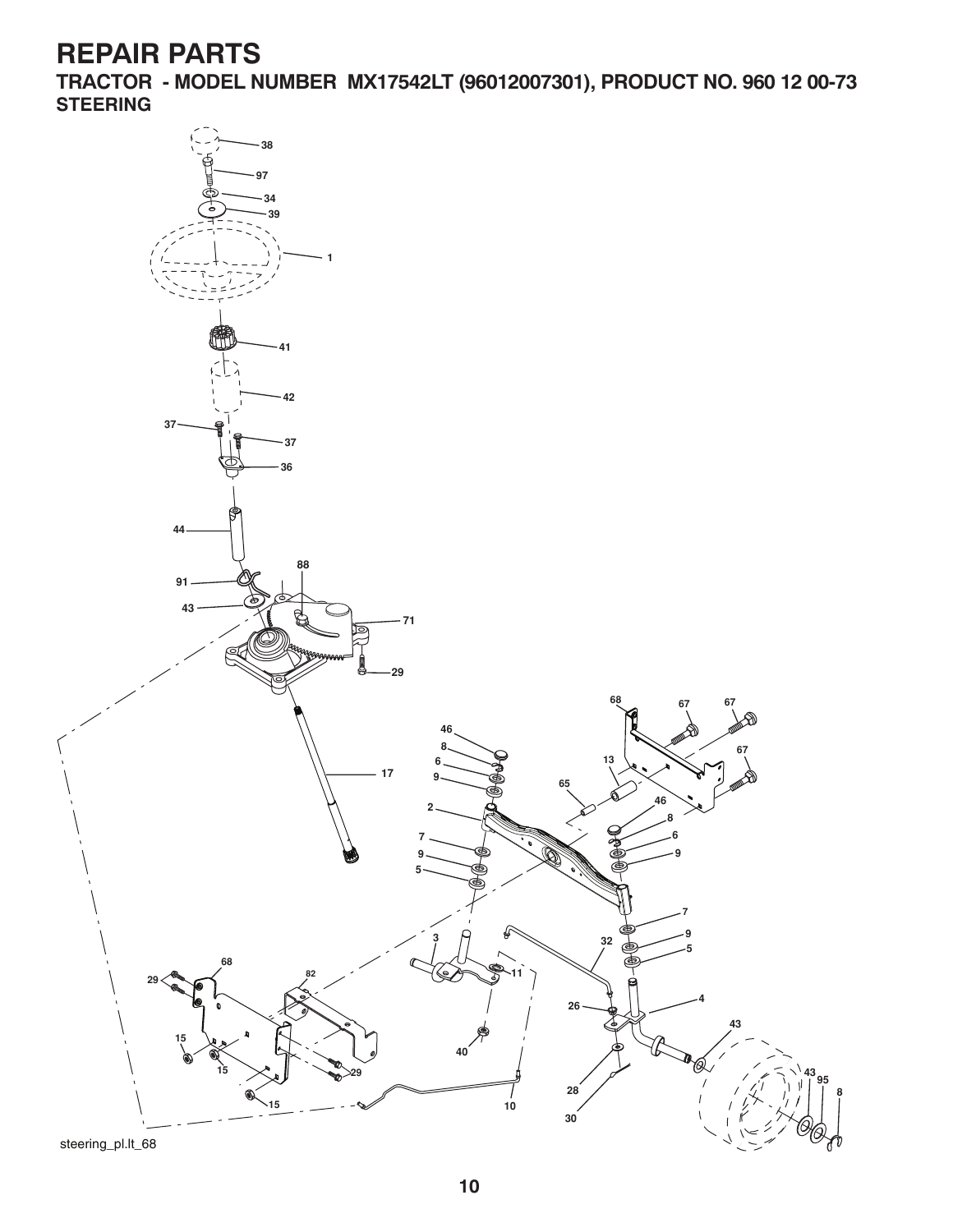**TRACTOR - MODEL NUMBER MX17542LT (96012007301), PRODUCT NO. 960 12 00-73 STEERING**

| <b>KEY</b><br>NO. | <b>PART</b><br>NO. | <b>DESCRIPTION</b>                |
|-------------------|--------------------|-----------------------------------|
| 1                 | 186780             | <b>Wheel Steering</b>             |
| $\overline{c}$    | 195673             | Axle Asm                          |
| 3                 | 169840             | Spindle Asm LH                    |
| 4                 | 169839             | Spindle Asm RH                    |
| 5                 | 6266H              | <b>Bearing Race Thrust Harden</b> |
| 6                 | 121748X            | Washer 25/32 x 1-5/8 x 16 Ga.     |
| 7                 | 19272016           | Washer 27/32 x 1-1/4 x 16 Ga.     |
| 8                 | 12000029           | Ring Klip #t5304-75               |
| 9                 | 3366R              | Bearing Col Strg Blk              |
| 10                | 175121             | Link Drag                         |
| 11                | 10040600           | Washer Lock Hvy Hlcl Spr 3/8      |
| 13                | 136518             | Spacer earing Axle Front          |
| 15                | 145212             | Hexflange Lock                    |
| 17                | 411386             | Shaft Asm Strg                    |
| 26                | 126847X            | Bushing Link Drag Blk LR          |
| 28                | 19131416           | Washer 13/32 x 7/8 x 16 Ga.       |
| 29                | 17000612           | Screw 3/8-16 x 3/4                |
| 30                | 76020412           | Pin Cotter 1/8 x 3/4 Cad          |
| 32                | 192757             | Rod Tie Wire Form 19 75 Mech      |
| 34                | 10040500           | Washer Lock 5/16                  |
| 36                | 155099             | Bushing Strg 5/8 ld Dash          |
| 37                | 152927             | Screw                             |
| 38                | 192916             | Cap Wheel Steer                   |
| 39                | 19113812           | Washer 11/32 x 2 x 12 Ga.         |
| 40                | 73540600           | Nut Crownlock 3/8-24              |
| 41                | 186737             | <b>Adaptor Wheel Strg</b>         |
| 42                | 145054X428         | Boot Dash Mtl Steering Blk        |
| 43                | 121749X            | Washer 25/32 x 1 1/4 x 16 Ga.     |
| 44                | 190752             | <b>Extension Steering</b>         |
| 46                | 121232X            | Cap Spindle Fr Top Blk            |
| 65                | 160367             | Spacer Brace Axle                 |
| 67                | 72110618           | Bolt RDHD SQNK 3/8-16 x 2-1/4     |
| 68                | 169827             | <b>Brace Axle</b>                 |
| 71                | 175146             | Steering Asm.                     |
| 82                | 199978             | <b>Bracket Susp Chassis Front</b> |
| 88<br>91          | 175118             | Bolt Shoulder 7/16-20             |
|                   | 175553             | <b>Clip Steering</b>              |
| 95                | 188967             | Washer Harden .793 x 1.637 x 060  |
| 97                | 74780564           | Bolt 5/16-18 x 4 Gr.5             |

**NOTE:** All component dimensions given in U.S. inches 1 inch =  $25.4$  mm.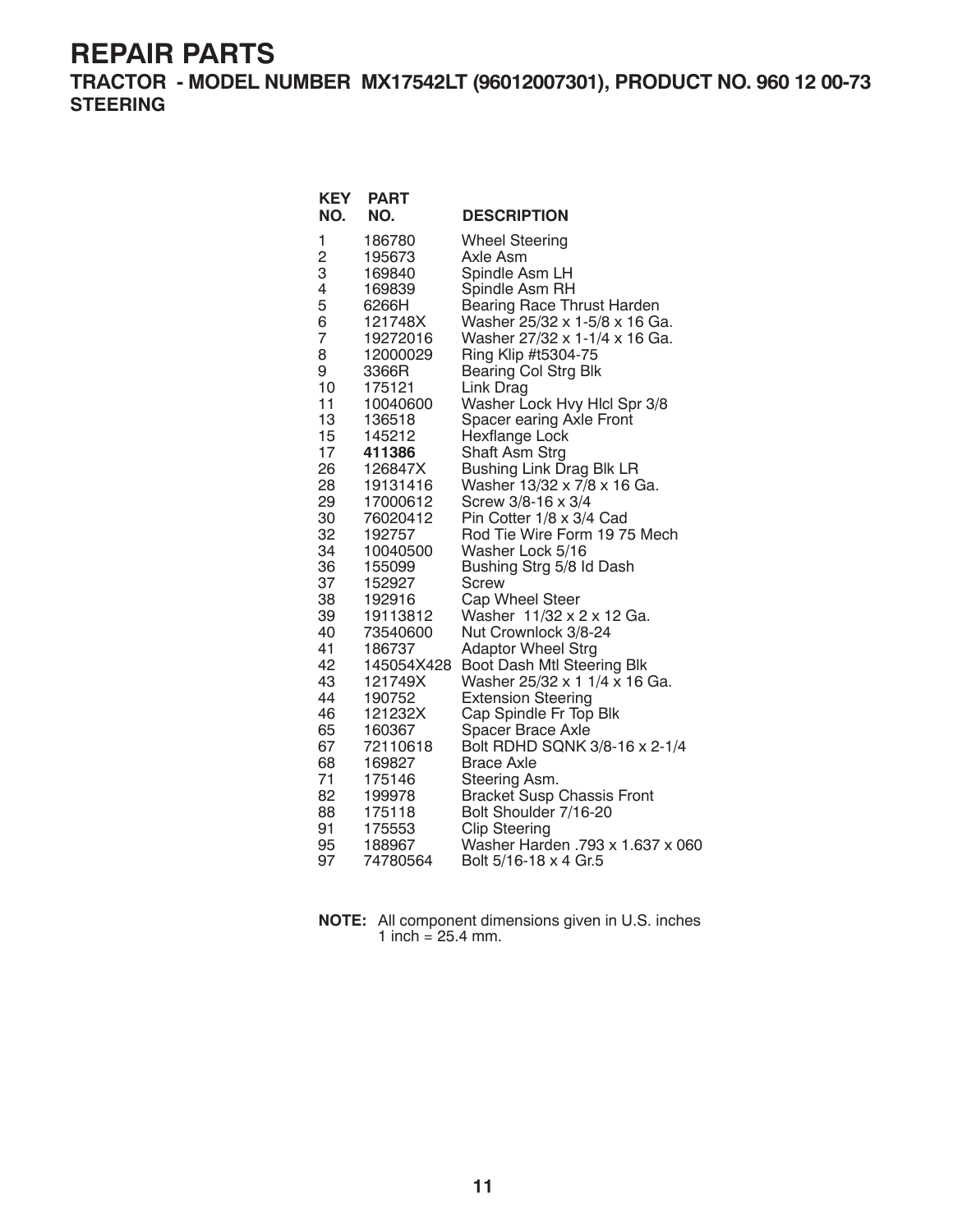**TRACTOR - MODEL NUMBER MX17542LT (96012007301), PRODUCT NO. 960 12 00-73 ENGINE**

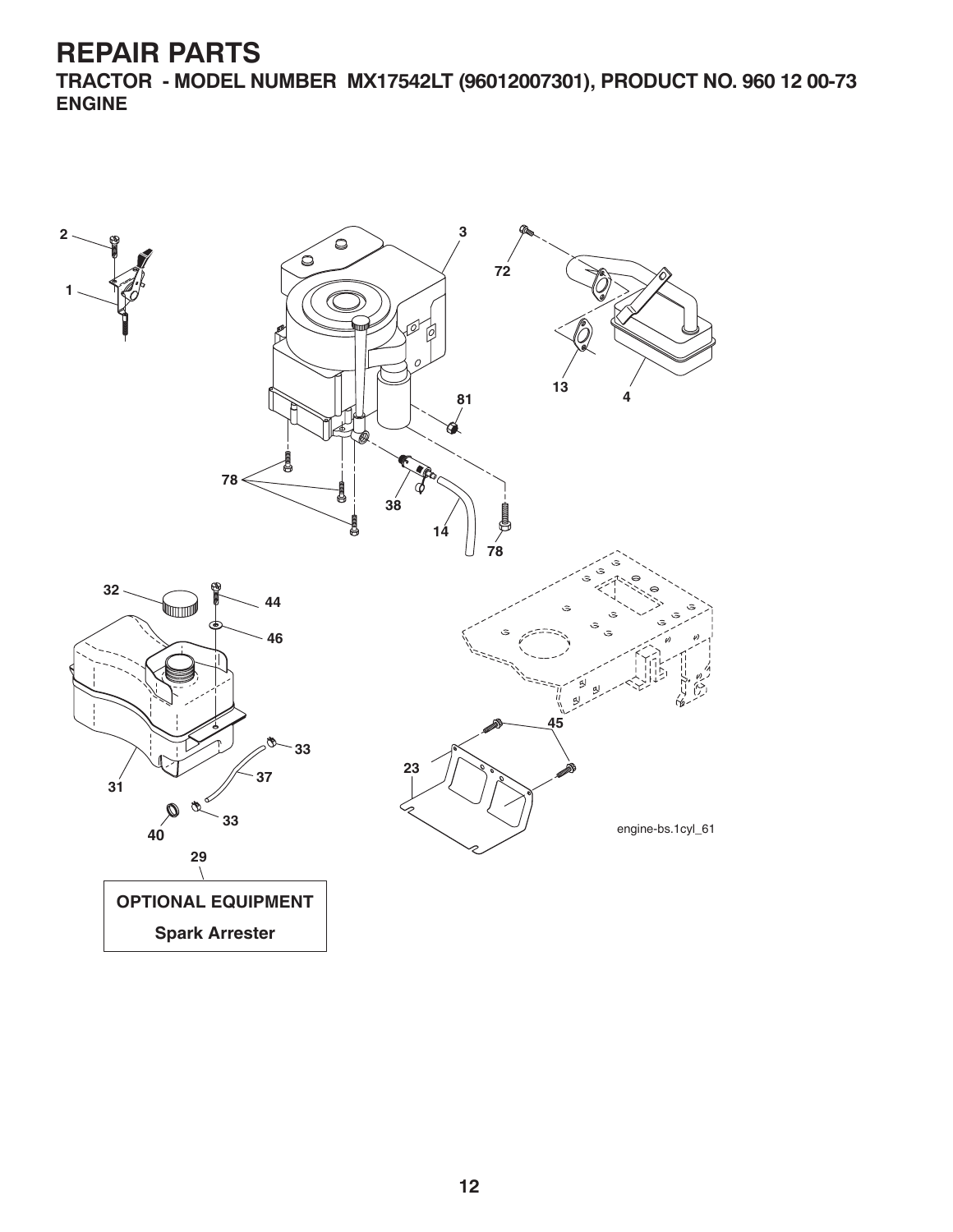#### **TRACTOR - MODEL NUMBER MX17542LT (96012007301), PRODUCT NO. 960 12 00-73 ENGINE**

| KEY<br>NO.                                                    | PART<br>NO.                                                                                                  | <b>DESCRIPTION</b>                                                                                                                                                                                                                                                                |
|---------------------------------------------------------------|--------------------------------------------------------------------------------------------------------------|-----------------------------------------------------------------------------------------------------------------------------------------------------------------------------------------------------------------------------------------------------------------------------------|
| 1<br>2<br>3                                                   | 170551<br>17720408                                                                                           | Control Th/ch Flag<br>Screw Hex Thd Cut $1/4$ -20 x $1/2$<br>Engine, B&S 31C707                                                                                                                                                                                                   |
| 4<br>13<br>14<br>23<br>29<br>31<br>32<br>33<br>37<br>38<br>40 | 137352<br>165291<br>148456<br>169837<br>137180<br>407516<br>197725<br>123487X<br>401137<br>181654<br>124028X | Muffler Exhaust B&S<br>Gasket Eng 1 313 ld Tin Plated<br><b>Tube Drain Oil Easy</b><br>Shield BRN/DBR Guard<br>Kit Spark Arrestor (Flat Scrn)<br><b>Tank Fuel Front</b><br>Cap Asm Fuel<br>Clamp Hose<br>Line Fuel 20"<br>Plug Drain Oil<br><b>Bushing Snap Nyl Blk Fuel Line</b> |

| <b>KEY</b><br>NO. | <b>PART</b><br>NO. | <b>DESCRIPTION</b>                  |
|-------------------|--------------------|-------------------------------------|
| 44                | 17670412           | Screw Thdrol $1/4$ -20 $\times$ 3/4 |
| 45                | 17000612           | Screw Hex Wsh Thdrol 3/8-16         |
| 46                | 19091416           | Washer 9/32 x 7/8 x 16 Ga.          |
| 72                | 192334             | Screw Socket Head 5/16-18 x 3/4     |
| 78                | 17060620           | Screw 3/8-16 x 1-1/4                |
| 81                | 73510400           | Nut Keps Hex 1/4-20 unc             |
|                   |                    |                                     |

**NOTE:** All component dimensions given in U.S. inches 1 inch =  $25.4 \, \text{mm}$ 

#### **Engine Power Rating Information**

The gross power rating for individual gas engine models is labeled in accordance with SAE (Society of Automotive Engineers) code J11940 (Small Engine Power & Torque Rating Procedure), and rating performance has been obtained and corrected in accordance with SAE J1995 (Revision 2002-5). Actual gross engine power will be lower and is affected by, among other things, ambient operating conditions and engine-to-engine variability. Given both the wide array of products on which engines are placed and the variety of environmental issues applicable to operating the equipment, the gas engine will not develop the rated gross power when used in a given piece of power equipment (actual "on-site" or net horsepower). This difference is due to a variety of factors including, but not limited to, accessories (air cleaner, exhaust, charging, cooling, carburetor, fuel pump, etc.), application limitations, ambient operating conditions (temperature, humidity, altitude), and engine-to-engine variability. Due to manufacturing and capacity limitations, Briggs & Stratton may substitute an engine of higher rated power for this Series engine.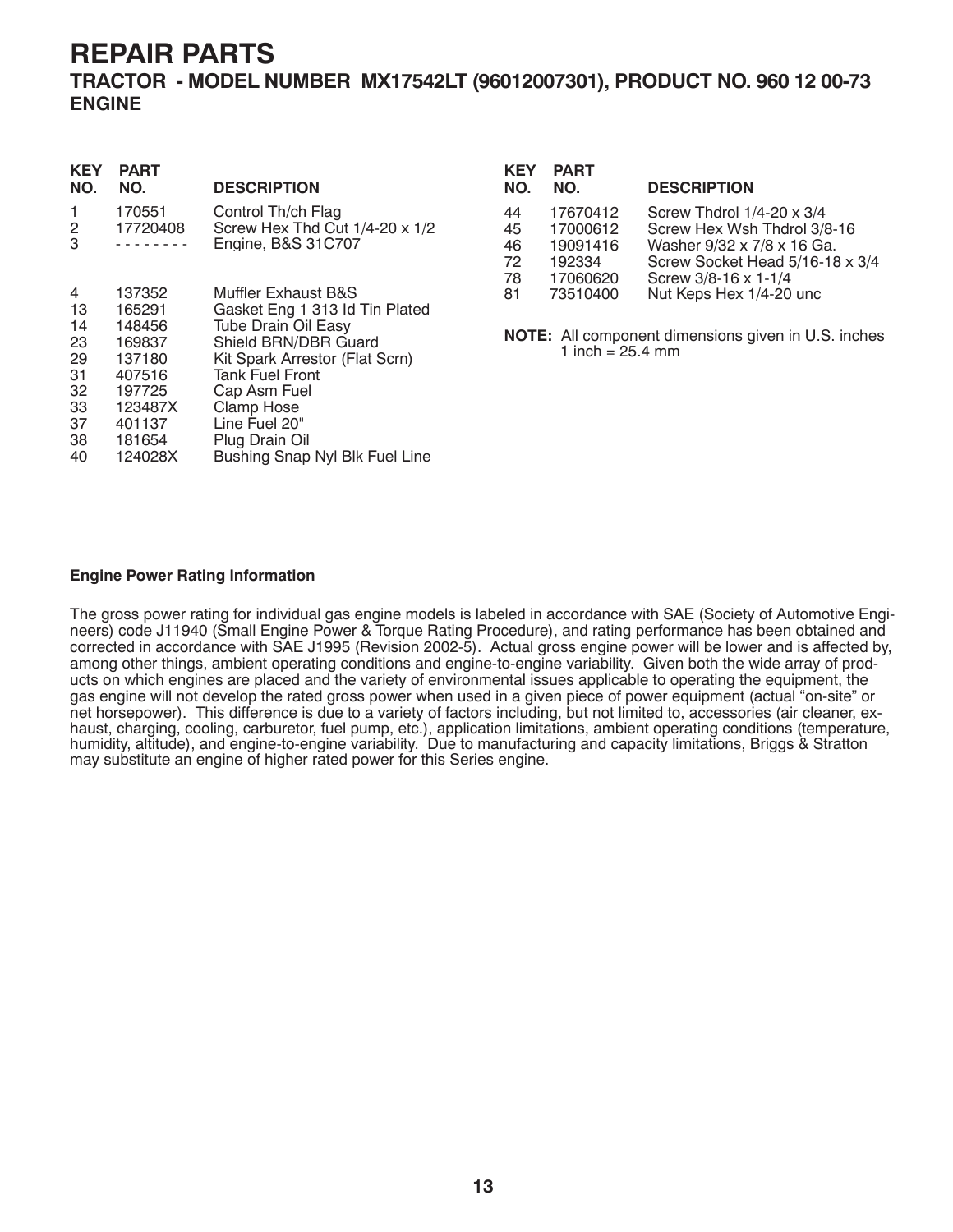**TRACTOR - MODEL NUMBER MX17542LT (96012007301), PRODUCT NO. 960 12 00-73 MOWER DECK**

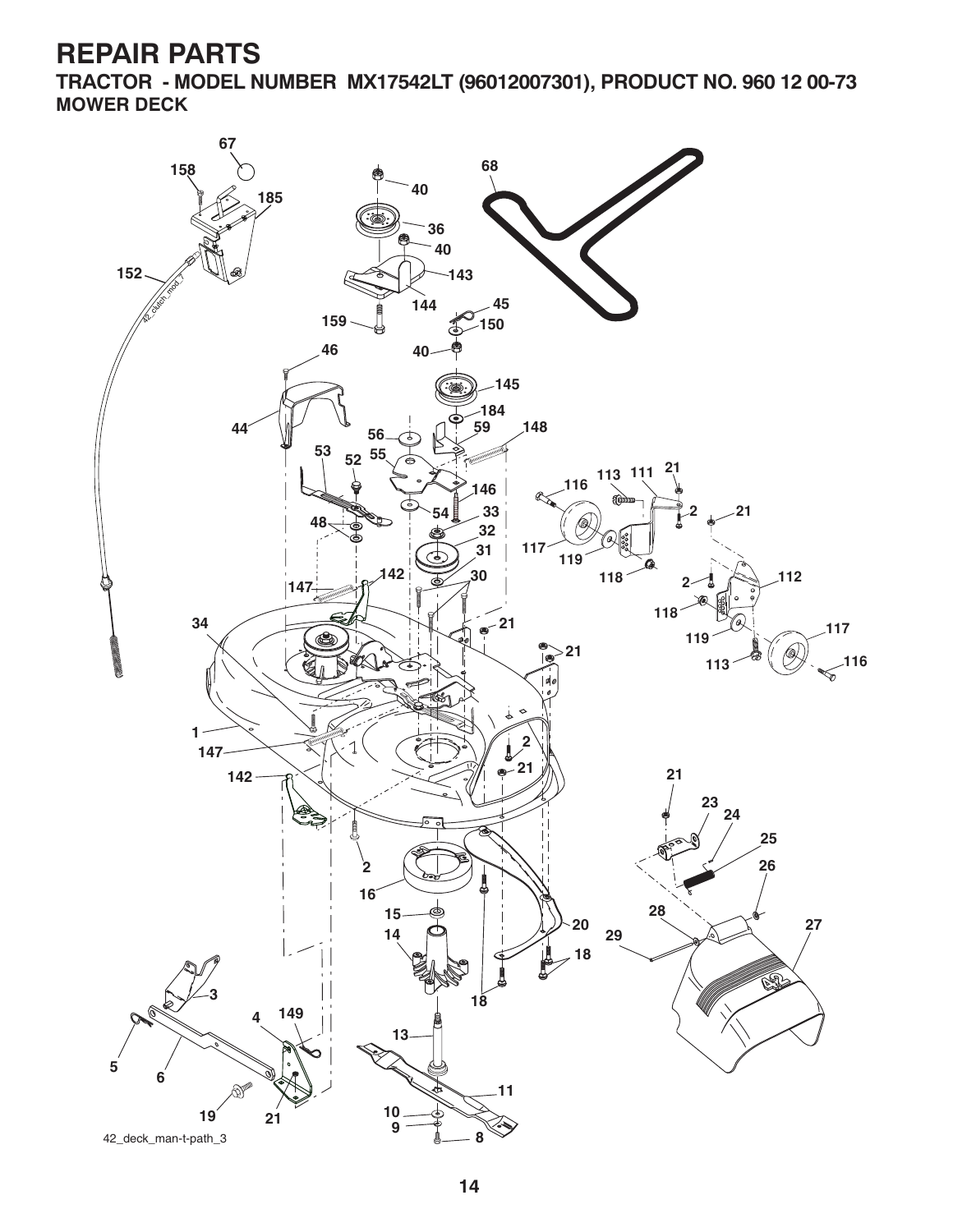**TRACTOR - MODEL NUMBER MX17542LT (96012007301), PRODUCT NO. 960 12 00-73 MOWER DECK**

| <b>KEY</b><br>NO. | <b>PART</b><br>NO. | <b>DESCRIPTION</b>                   | <b>KEY</b><br>NO. | <b>PART</b><br>NO.         | <b>DESCRIPTION</b>                                         |
|-------------------|--------------------|--------------------------------------|-------------------|----------------------------|------------------------------------------------------------|
| 1                 | 165892             | Mower Deck Assembly, 42"             | 46                | 137729                     | Screw, Thdrol 1/4-20 x 5/8 T                               |
| 2                 | 72140506           | <b>Bolt</b>                          | 48                | 133944                     | Washer, Hardened                                           |
| 3                 | 138017             | Bracket Asm Fr. Sway Bar 3/42        | 52                | 139888                     | Bolt, Shoulder 5/16-18 unc                                 |
| 4                 | 165460             | Bracket Asm Deck 42" Sway Bar        | 53                | 184907                     | Arm Assembly, Pad, Brake                                   |
| 5                 | 4939M              | <b>Retainer Spring</b>               | 54                | 178515                     | Washer, Hardened                                           |
| 6                 | 178024             | <b>Bar Sway Deck</b>                 | 55                | 155046                     | Arm, Idler                                                 |
| 8                 | 850857             | Bolt 3/8-24 x 1.25 Gr. 8 patched     | 56                | 165723                     | Spacer, Retainer                                           |
| 9                 | 10030600           | Washer, Lock                         | 59                | 141043                     | <b>Guard TUV Idler</b>                                     |
| 10                | 140296             | Washer, Hardened                     | 67                | 106932X                    | Knob Round                                                 |
|                   |                    | (The following Blades are available) | 68                | 144959                     | V-Belt, 42" Mower                                          |
| 11                | 138971             | Blade Mower 42" Hi-Lift (for bag-    | 111               | 404784                     | <b>Bracket Wheel Gauge LH</b>                              |
|                   |                    | ging and discharging)                | 112               | 404785                     | <b>Bracket Wheel Gauge RH</b>                              |
| $ -$              | 134149             | Blade, Mulching 42" Std (for mulch-  | 113               | 17000510                   | Bolt 5/16-18                                               |
|                   |                    | ing mowers only)                     | 116               | 4898H                      | Bolt Shid. "A" 2.41, "B" 1.66                              |
| $- -$             | 139775             | Blade Mulching 42" Premium (For      | 117               | 188606                     | <b>Wheel Gauge</b>                                         |
|                   |                    | better wear when mulching)           | 118               | 73930600                   | Nut Centerlock 3/8-16 UNC                                  |
| 13                | 137645             | Shaft Assembly, Mandrel, Vented      | 119               | 19121414                   | Washer 3/8 x 7/8 x 14 Ga.                                  |
| 14                | 128774             | Housing, Mandrel, Vented             | 142               | 165890                     | Arm Spring Brake Mower                                     |
| 15                | 110485X            | Bearing, Ball, Mandrel               | 143               | 157109                     | Bracket Arm Idler 42"                                      |
| 16                | 174493             | Stripper, Mandrel Deck               | 144               | 158634                     | Keeper Belt 42" Clutch Cable                               |
| 18                | 72140505           | Bolt, Carriage 5/16-18 x 5/8         | 145               | 165888                     | Pulley Idler Flat                                          |
| 19                | 132827             | Bolt, Shoulder                       | 146               | 171977                     | <b>Bolt Carriage Idler</b>                                 |
| 20                | 159770             | Baffle, Vortex                       | 147               | 131335                     | <b>Spring Extension</b>                                    |
| 21                | 73680500           | <b>Nut</b>                           | 148               | 169022                     | Spring Return Idler                                        |
| 23                | 177563             | Bracket, Deflector Mower 42"         | 149               | 165898                     | <b>Retainer Spring Yellow</b>                              |
| 24                | 105304X            | Cap, Sleeve 80 x 112 Blk Mower       | 150               | 19091210                   | Washer 9/32 x 3/4 x 10 Ga.                                 |
| 25                | 123713X            | Spring, Torsion, Deflector 2 52      | 152               | 169676                     | Clutch Cable 42"                                           |
| 26                | 110452X            | Nut, Push Phos & Oil                 | 158               | 17720408                   | Screw Hex Thd Cut $1/4$ -20 x $1/2$                        |
| 27                |                    | 130968X428 Shield, Deflector 42" Blk | 159               | 72140614                   | Bolt Rdhd Sqn 3/8-16 unc x 1-3/4                           |
| 28                | 19111016           | Washer 11/32 x 5/8 x 16 Ga.          | 184               | 19131410                   | Washer 13/32 x 7/8 x 10 Ga.                                |
| 29                | 131491             | Rod, Hinge 42" 6 75 W/G              | 185               | 188234                     | Head Asm Cable Clutch                                      |
| 30                | 173984             | <b>Screw Thdrol</b>                  | $\sim$ $-$        | 130794                     | Mandrel Assembly (Includes Hous-                           |
| 31                | 187690             | Washer, Spacer Mower Vented          |                   |                            | ing Shaft and Shaft Hardware Only                          |
| 32                | 153535             | Pulley, Mandrel                      |                   |                            | - Pulley Not Included)                                     |
| 33                | 400234             | Nut, Toplock                         | $\sim$ $\sim$     | 171491                     | Replacement Mower, Complete                                |
| 34                | 72110612           | Bolt Carr SH 3/8-16 x 1-1/2 Gr.5     |                   |                            |                                                            |
| 36                | 131494             | Pulley, Idler, Flat                  |                   |                            |                                                            |
| 40                | 73900600           | Nut Lock 3/8-16                      |                   |                            |                                                            |
| 44                | 140088             | Guard, Mandrel, LH                   |                   |                            | <b>NOTE:</b> All component dimensions given in U.S. inches |
| 45                | 4497H              | Retainer                             |                   | 1 inch = $25.4 \text{ mm}$ |                                                            |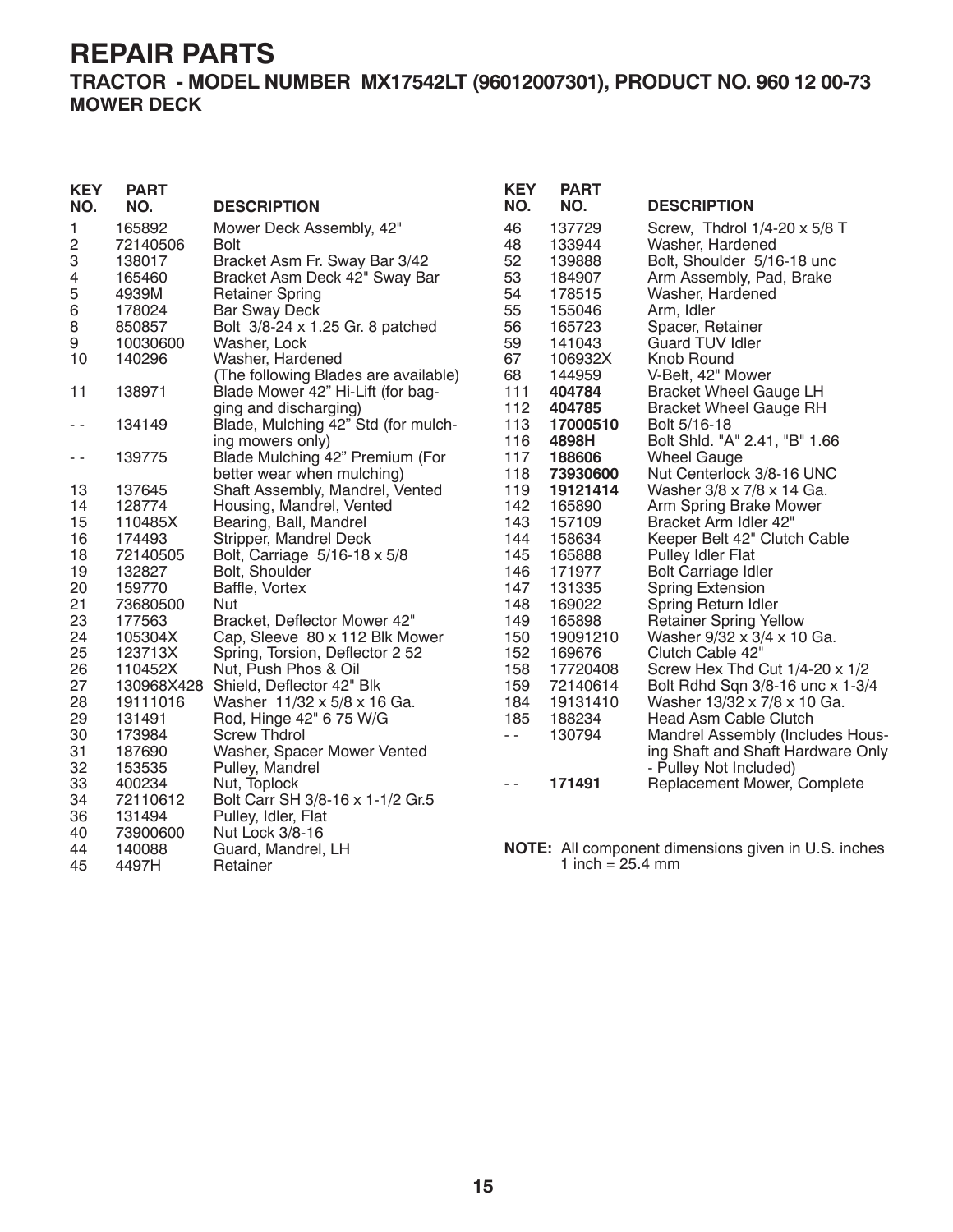**TRACTOR - MODEL NUMBER MX17542LT (96012007301), PRODUCT NO. 960 12 00-73 MOWER LIFT**



| <b>KEY</b><br>NO. | <b>PART</b><br>NO. | <b>DESCRIPTION</b>            |
|-------------------|--------------------|-------------------------------|
| 1                 | 159460             | Wire Asm Inner/Sprg w/plunger |
| 2                 | 159471             | Shaft Asm Lift RH             |
| 3                 | 105767X            | Pin Groove 1 500 Zinc         |
| 4                 | 12000002           | E Ring #5133-62               |
| 5                 | 19211621           | Washer 21/32 x 1 x 21 Ga.     |
| 6                 | 120183X            | Bearing Nylon Blk 629 Id      |
| 7                 | 125631X            | <b>Grip Handle</b>            |
| 8                 | 124526X            | <b>Button Plunger Black</b>   |
| 11                | 139865             | Link Lift LH Fixed Length     |
| 12                | 139866             | Link Lift RH Fixed Length     |
| 13                | 4939M              | <b>Retainer Spring</b>        |
|                   |                    |                               |

| <b>KEY</b><br>NO. | <b>PART</b><br>NO. | <b>DESCRIPTION</b>                 |
|-------------------|--------------------|------------------------------------|
| 15                | 173288             | Link Front                         |
| 16<br>17          | 73350800<br>175689 | Nut Jam Hex 1/2-13 unc<br>Trunnion |
| 18                | 73800800           | Nut Lockw/Wsh 1/2-13 unc           |
| 19                | 139868             | Arm Suspension Rear                |
| 20                | 194209             | Pin Cotter 7/16 Bow Tie Lock       |
| 31                | 169865             | <b>Bearing Pvt Lift</b>            |
| 32                | 73540600           | Nut Crownlock 3/8-24               |

**NOTE:** All component dimensions given in U.S. inches 1 inch =  $25.4$  mm.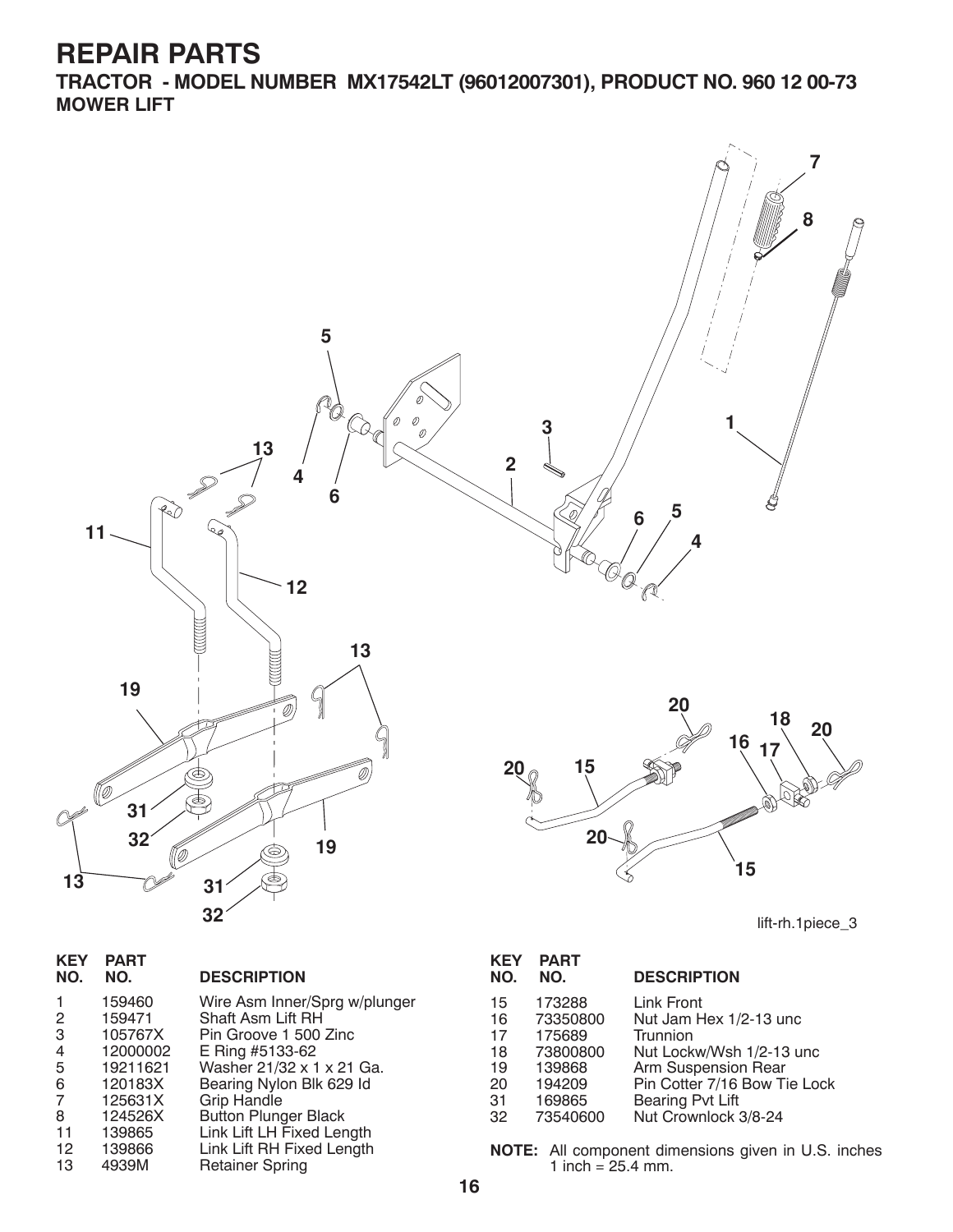**TRACTOR - MODEL NUMBER MX17542LT (96012007301), PRODUCT NO. 960 12 00-73 DECALS**



| -6 | 157140 | Decal, Fender Danger English |
|----|--------|------------------------------|
|    | 404678 | Decal Ins Str Wh             |
| -8 | 412410 | Decal. Side Panel            |
| -9 | 404677 | Decal, Fender                |

| .       | ◡   |
|---------|-----|
| 160396  | Dec |
| 404676  | Dec |
| 145005  | Dec |
| 193863  | Dec |
| 138311  | Dec |
| ,,,,,,, | 11  |

# ∘al, Oner

| 10  | າອວ໐ບວ        | Decal, Opel                   |
|-----|---------------|-------------------------------|
| - - | 138311        | Decal, Handle Lft Height Adj. |
|     | <b>AIOAIO</b> | $M$ onual Onorotorio (EPE)    |

- - **412418** Manual, Operator's (E&F) - - **412729** Manual, Parts (E&F)

**WHEELS & TIRES**



| <b>KEY</b><br>NO.                                          | <b>PART</b><br>NO. | <b>DESCRIPTION</b>                 |
|------------------------------------------------------------|--------------------|------------------------------------|
| 1                                                          | 59192              | Cap, Tire valve                    |
| 2                                                          | 65139              | Stem, Valve                        |
| 3                                                          | 124157X            | Tire, Front                        |
| 4                                                          | 59904              | Tube, Front (Service item only)    |
| 5                                                          |                    | 106732X624 Rim assembly, 6"front   |
| 6                                                          | 278H               | Fitting, Grease (Front wheel only) |
| 7                                                          | 9040H              | Bearing, Flange (Front wheel only) |
| 8                                                          |                    | 106108X624 Rim assembly, 8" rear   |
| 9                                                          | 123969X            | Tire, Rear                         |
| 10                                                         | 7152J              | Tube, Rear (Service item only)     |
| 11                                                         | 104757X428         | Cap, Hub Axle                      |
|                                                            | 144334             | Sealant, Tire (10 oz. Tube)        |
| <b>NOTE:</b> All component dimensions given in U.S. inches |                    |                                    |

**NOTE:** All component dimensions given in U.S. inches 1 inch =  $25.4 \text{ mm}$